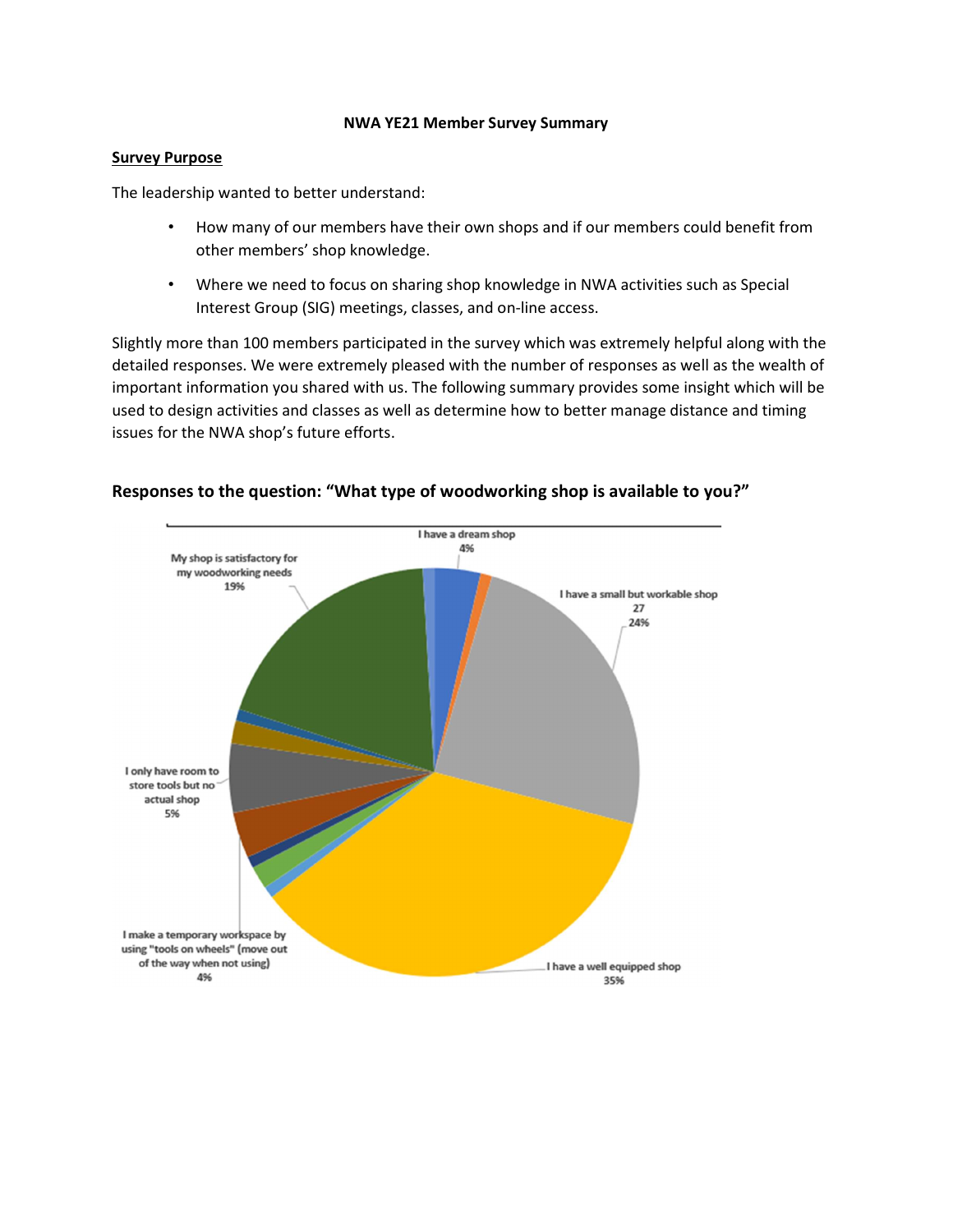- >75% of respondents have some form of workspace ranging from small workable to- well equipped shops for their woodworking interests.
- Relating to shops, there is a strong interest in:
	- Dust collection,
	- Floor layouts (including shop efficiencies), and
	- Shop tours to better understand how members handle the prior interests.
	- There were interesting comments asking for member tool selection choices and overall (performance) ratings of tools.
- Half of those responding stated they had attended meetings at the Railroad Ave Shop within the past 2 years.
- There was strong interest in SIG's with Hand-tools being the highest interest level.
- When it came to SIG (non)attendance, the major reasons given were:
	- Distance to the shop,
	- Timing of the meeting, and
	- Workload schedule conflicts.
- Our members expressed a strong desire to learn more about the core woodworking tools with the highest interest expressed for:
	- Band-saw,
	- lathe,
	- planer,
	- jointer, and
	- router.
	- There is continued strong interest in sharpening skills for all hand use tools such as: chisels, gouges, knives, planes, etc.

#### Net